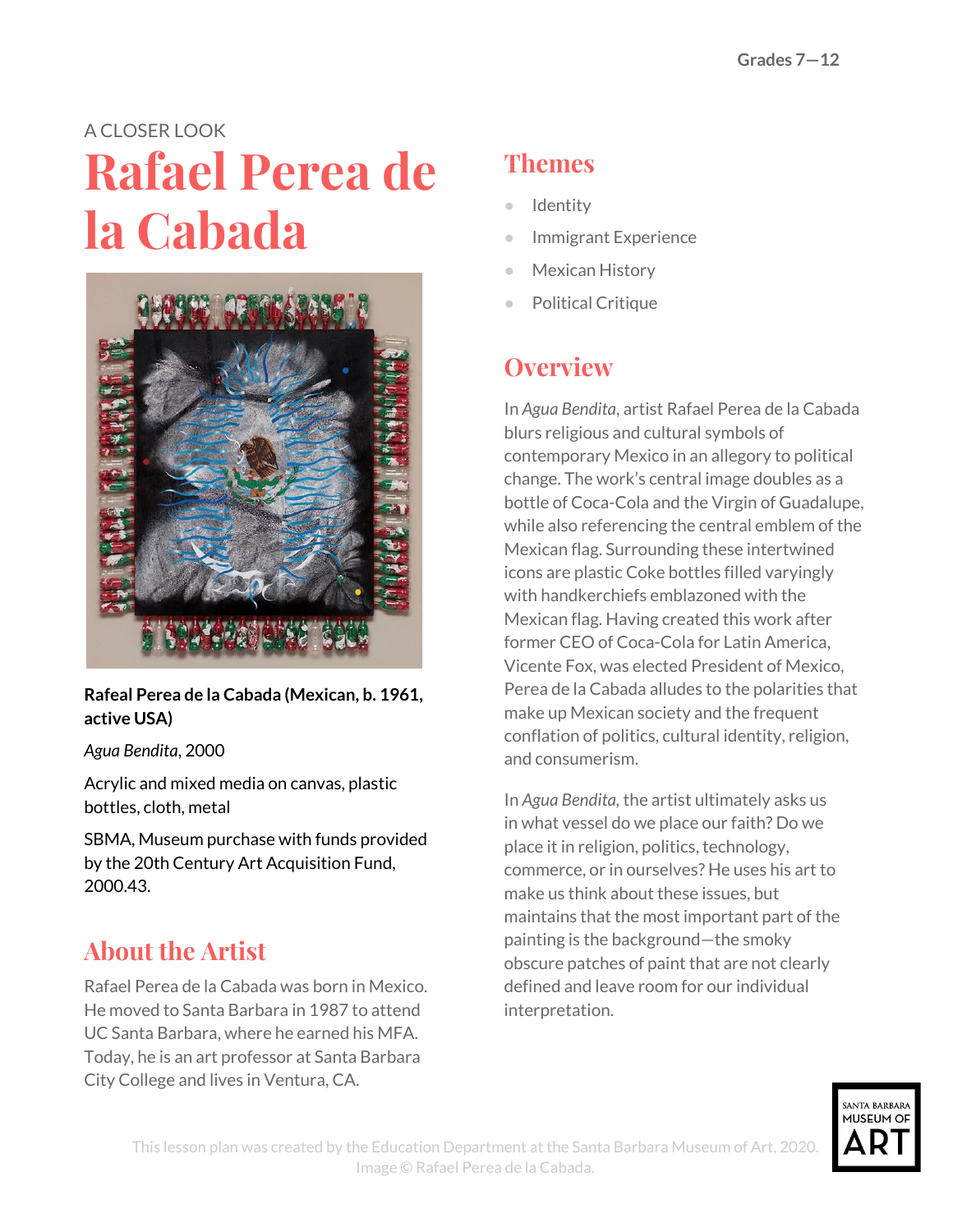### **Read: An Artist Interview**

*The following statements were taken from an interview with the artist in 2002.*

**On his training and philosophy as an artist:** One of the most influential teachers of my youth was Ricardo Rodea Bernal. He was educated at the Academy of San Carlos in Mexico City. His teacher, Antonio Rodriguez Luna, had come to Mexico after the Spanish Civil War—a war in which David Alfaro Siqueiros fought. Both artists had a profound knowledge of their craft, were inquisitive, experimental, as well as politically aware. My training was academic with a strong emphasis on drawing and craftsmanship and a broad exposure to the history of art at a regional, national, and international level.

For me, politics was never separate from the making of art. Art was directly connected to the community and capable of politically influencing, even transforming society. On the other hand, strictly "political art" was often viewed with suspicion. Sometimes it was dishonest manipulation, especially when the artist was connected to the ruling party. In those cases art was being supported, even funded, by the very system it pretended to be criticizing.

I developed my work at a time when there was a generational divide between artists. On the one hand, there were those who followed the muralist movement, who viewed art as a weapon or tool for social change capable of indoctrinating or mobilizing people. On the other hand, were the artists who believed in the universality of art and subscribed to a more poetic and lyrical visual language independent of political affiliation. Currents,

the extremes, and the grace in-between influenced me.

Art and life are two sides of the same coin—I cannot separate them. We need to reflect in our art the complexity of life, not reduce it to black and white statements. As artists we educate our eyes and mind to see deeper and better. We prepare ourselves to respond to our times both at a personal and a universal level with all the tools at our disposal. We should respond as we respond to the cry of our own child: immediately, with the same sense of urgency. That child is all of us.

#### **Discuss: Making it Personal**

- What symbols are part of your life? Do you understand them? Question them? Accept them at face value?
- What symbols do you associate with Mexico? With the United States? Where do these images come from? Television? Advertisements? Are they stereotypes or true reflections of the two cultures?
- The artist puts Mexican flags in the bottles. What would you put inside if you wanted to express Mexico, the United States, or another country?
- *Agua Bendita* addresses the power of the church, government, and advertising. If you were to make a similar piece relating to the United States, what are the principle powers you would want to portray? What symbols might you use to communicate those powers?

SANTA RARRARA MUSEUM OF